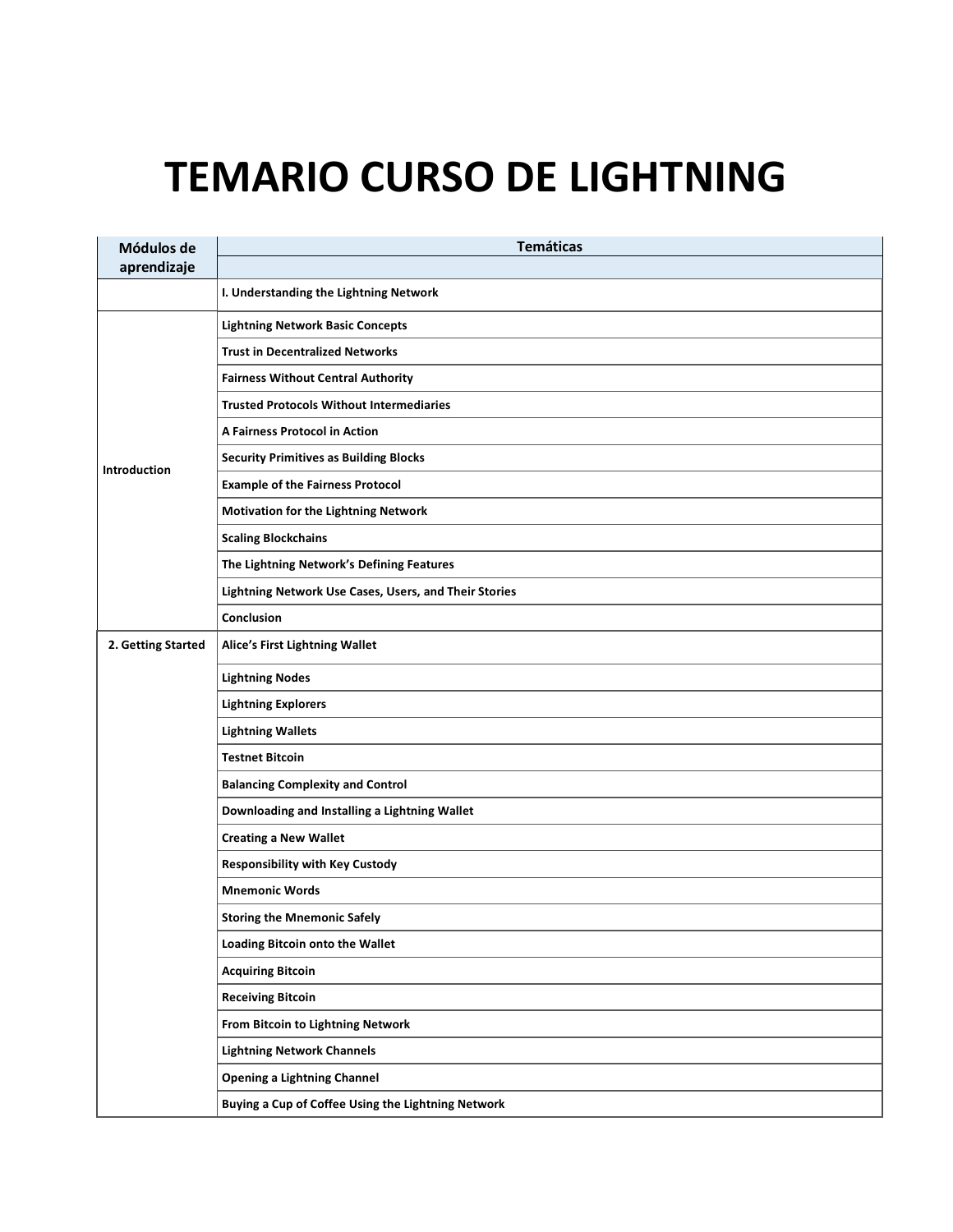|                                        | <b>Bob's Cafe</b>                                                    |
|----------------------------------------|----------------------------------------------------------------------|
|                                        | A Lightning Invoice                                                  |
|                                        | Conclusión                                                           |
| 3. How the<br><b>Lightning Network</b> | What Is a Payment Channel?                                           |
| <b>Works</b>                           | <b>Payment Channel Basics</b>                                        |
|                                        | <b>Routing Payments Across Channels</b>                              |
|                                        | <b>Payment Channels</b>                                              |
|                                        | <b>Multisignature Address</b>                                        |
|                                        | <b>Funding Transaction</b>                                           |
|                                        | <b>Commitment Transaction</b>                                        |
|                                        | <b>Cheating with Prior State</b>                                     |
|                                        | <b>Announcing the Channel</b>                                        |
|                                        | <b>Closing the Channel</b>                                           |
|                                        | <b>Invoices</b>                                                      |
|                                        | <b>Payment Hash and Preimage</b>                                     |
|                                        | <b>Additional Metadata</b>                                           |
|                                        | <b>Delivering the Payment</b>                                        |
|                                        | The Peer-to-Peer Gossip Protocol                                     |
|                                        | <b>Pathfinding and Routing</b>                                       |
|                                        | <b>Source-Based Pathfinding</b>                                      |
|                                        | <b>Onion Routing</b>                                                 |
|                                        | <b>Payment Forwarding Algorithm</b>                                  |
|                                        | Peer-to-Peer Communication Encryption                                |
|                                        | <b>Thoughts About Trust</b>                                          |
|                                        | <b>Comparison with Bitcoin</b>                                       |
|                                        | Addresses Versus Invoices, Transactions Versus Payments              |
|                                        | Selecting Outputs Versus Finding a Path                              |
|                                        | Change Outputs on Bitcoin Versus No Change on Lightning              |
|                                        | <b>Mining Fees Versus Routing Fees</b>                               |
|                                        | Varying Fees Depending on Traffic Versus Announced Fees              |
|                                        | <b>Public Bitcoin Transactions Versus Private Lightning Payments</b> |
|                                        | <b>Waiting for Confirmations Versus Instant Settlement</b>           |
|                                        | <b>Sending Arbitrary Amounts Versus Capacity Restrictions</b>        |
|                                        | Incentives for Large Value Payment Versus Small Value Payments       |
|                                        | Using the Blockchain as a Ledger Versus as a Court System            |
|                                        | Offline Versus Online, Asynchronous Versus Synchronous               |
|                                        | <b>Satoshis Versus Millisatoshis</b>                                 |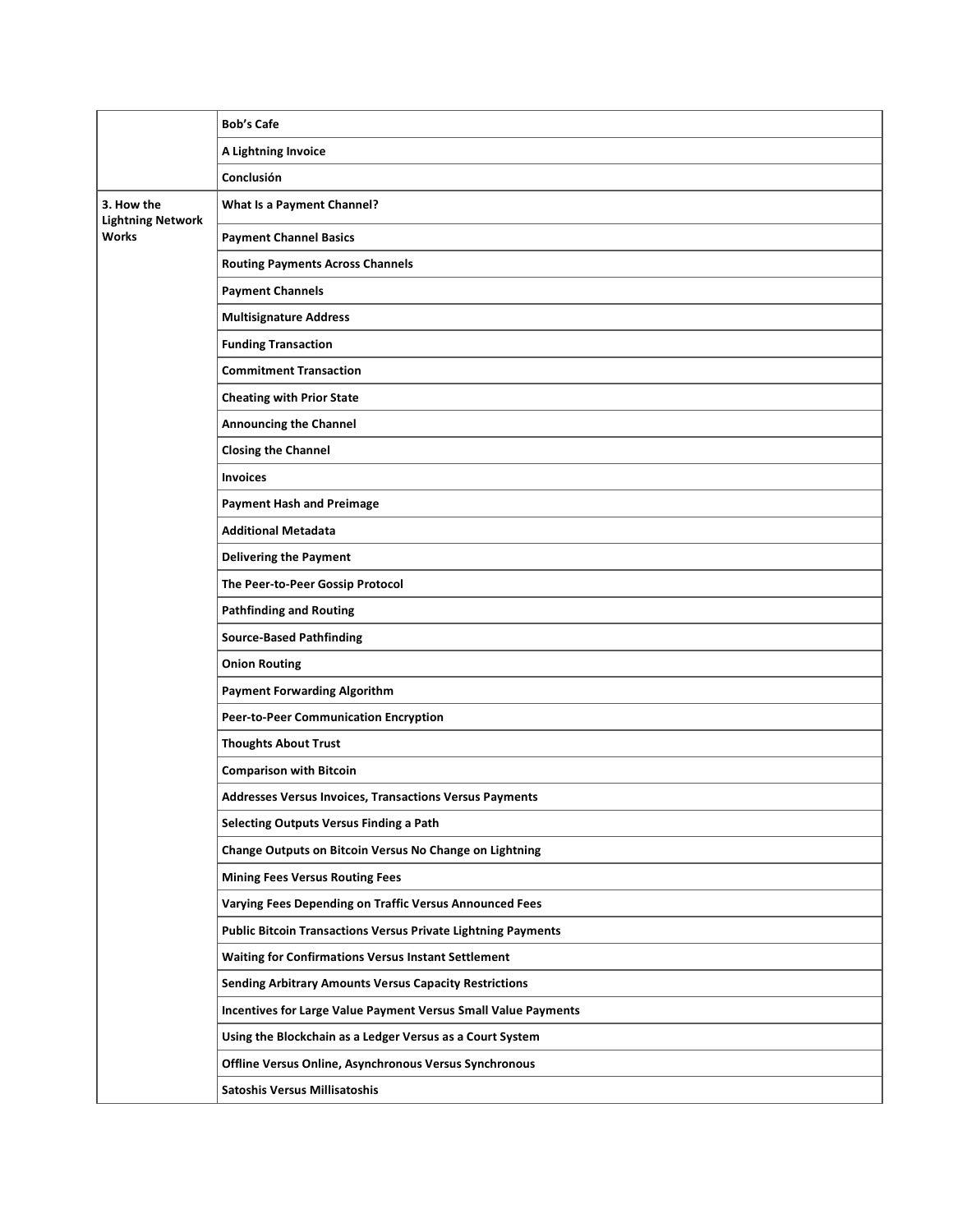|                   | <b>Commonality of Bitcoin and Lightning</b>                   |
|-------------------|---------------------------------------------------------------|
|                   | <b>Monetary Unit</b>                                          |
|                   | <b>Irreversibility and Finality of Payments</b>               |
|                   | <b>Trust and Counterparty Risk</b>                            |
|                   | <b>Permissionless Operation</b>                               |
|                   | Open Source and Open System                                   |
|                   | Conclusion                                                    |
|                   | <b>Lightning Development Environment</b>                      |
|                   | <b>Using the Command Line</b>                                 |
|                   | Downloading the Book Repository                               |
|                   | <b>Docker Containers</b>                                      |
|                   | <b>Bitcoin Core and Regtest</b>                               |
|                   | <b>Building the Bitcoin Core Container</b>                    |
|                   | The c-lightning Lightning Node Project                        |
|                   | <b>Building c-lightning as a Docker Container</b>             |
|                   | <b>Setting Up a Docker Network</b>                            |
|                   | Running the bitcoind and c-lightning Containers               |
|                   | Installing c-lightning from Source Code                       |
|                   | <b>Installing Prerequisite Libraries and Packages</b>         |
|                   | Copying the c-lightning Source Code                           |
|                   | Compiling the c-lightning Source Code                         |
| 4. Lightning Node | The Lightning Network Daemon Node Project                     |
| Software          | <b>The LND Docker Container</b>                               |
|                   | Running the bitcoind and LND Containers                       |
|                   | <b>Installing LND from Source Code</b>                        |
|                   | <b>Copying the LND Source Code</b>                            |
|                   | <b>Compiling the LND Source Code</b>                          |
|                   | The Eclair Lightning Node Project                             |
|                   | The Eclair Docker Container                                   |
|                   | <b>Running the bitcoind and Eclair Containers</b>             |
|                   | <b>Installing Eclair from Source Code</b>                     |
|                   | <b>Copying the Eclair Source Code</b>                         |
|                   | <b>Compiling the Eclair Source Code</b>                       |
|                   | <b>Building a Complete Network of Diverse Lightning Nodes</b> |
|                   | Using docker-compose to Orchestrate Docker Containers         |
|                   | docker-compose Configuration                                  |
|                   | <b>Starting the Example Lightning Network</b>                 |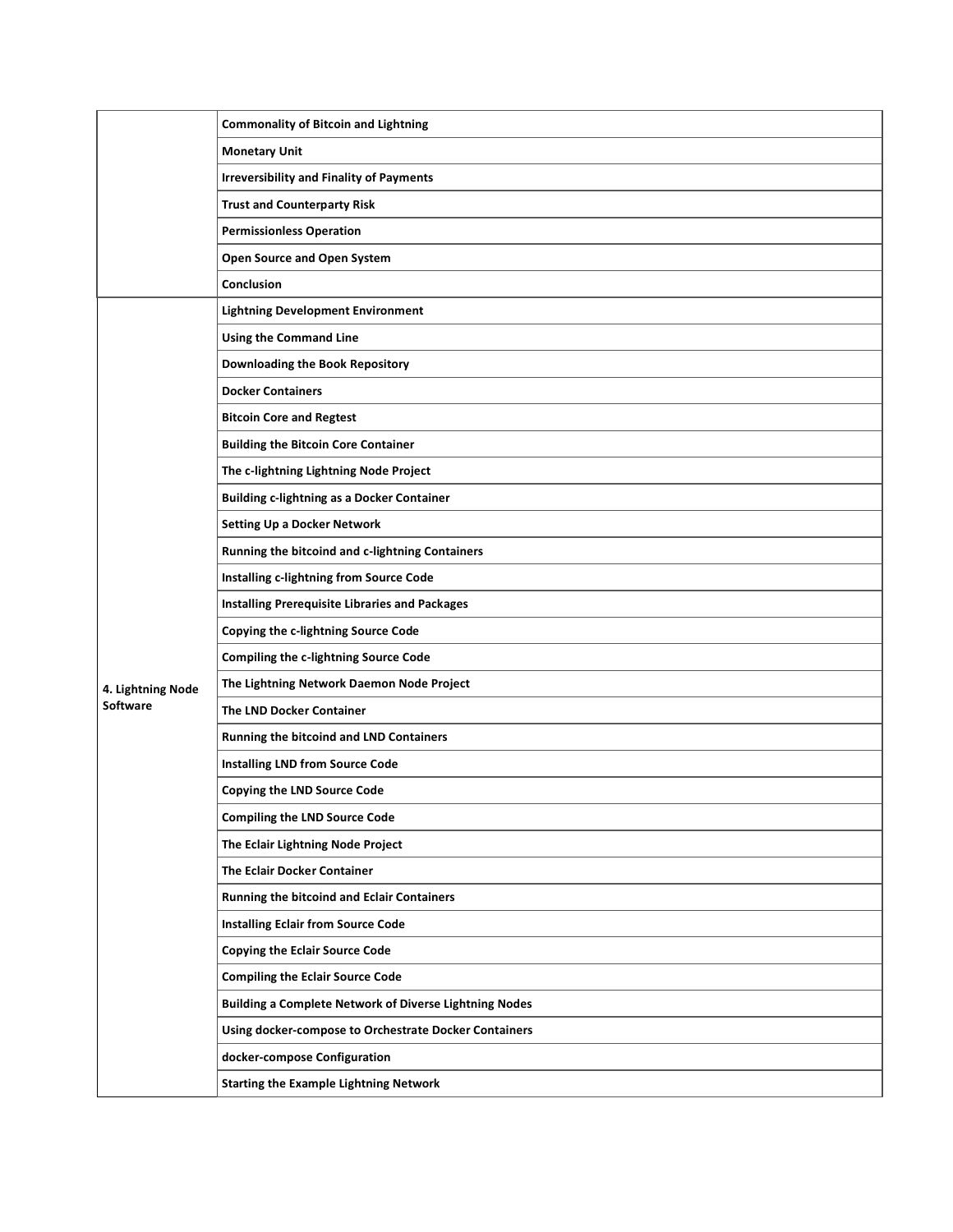|                                                    | <b>Opening Channels and Routing a Payment</b>              |
|----------------------------------------------------|------------------------------------------------------------|
|                                                    | Conclusion                                                 |
| 5. Operating a<br><b>Lightning Network</b><br>Node | <b>Choosing Your Platform</b>                              |
|                                                    | Why Is Reliability Important for Running a Lightning Node? |
|                                                    | <b>Types of Hardware Lightning Nodes</b>                   |
|                                                    | Running in the "Cloud"                                     |
|                                                    | <b>Running a Node at Home</b>                              |
|                                                    | What Hardware Is Required to Run a Lightning Node?         |
|                                                    | Switching Server Configuration in the Cloud                |
|                                                    | Using an Installer or Helper                               |
|                                                    | RaspiBlitz                                                 |
|                                                    | Mynode                                                     |
|                                                    | <b>Umbrel</b>                                              |
|                                                    | <b>BTCPay Server</b>                                       |
|                                                    | <b>Bitcoin Node or Lightweight Lightning</b>               |
|                                                    | <b>Operating System Choice</b>                             |
|                                                    | <b>Choose Your Lightning Node Implementation</b>           |
|                                                    | Installing a Bitcoin or Lightning Node                     |
|                                                    | <b>Background Services</b>                                 |
|                                                    | <b>Process Isolation</b>                                   |
|                                                    | <b>Node Startup</b>                                        |
|                                                    | <b>Node Configuration</b>                                  |
|                                                    | <b>Network Configuration</b>                               |
|                                                    | <b>Security of Your Node</b>                               |
|                                                    | <b>Operating System Security</b>                           |
|                                                    | <b>Node Access</b>                                         |
|                                                    | <b>Node and Channel Backups</b>                            |
|                                                    | <b>Hot Wallet Risk</b>                                     |
|                                                    | <b>Sweeping Funds</b>                                      |
|                                                    | <b>Lightning Node Uptime and Availability</b>              |
|                                                    | <b>Tolerate Faults and Automate</b>                        |
|                                                    | <b>Monitoring Node Availability</b>                        |
|                                                    | Watchtowers                                                |
|                                                    | <b>Channel Management</b>                                  |
|                                                    | <b>Opening Outbound Channels</b>                           |
|                                                    | <b>Getting Inbound Liquidity</b>                           |
|                                                    | <b>Closing Channels</b>                                    |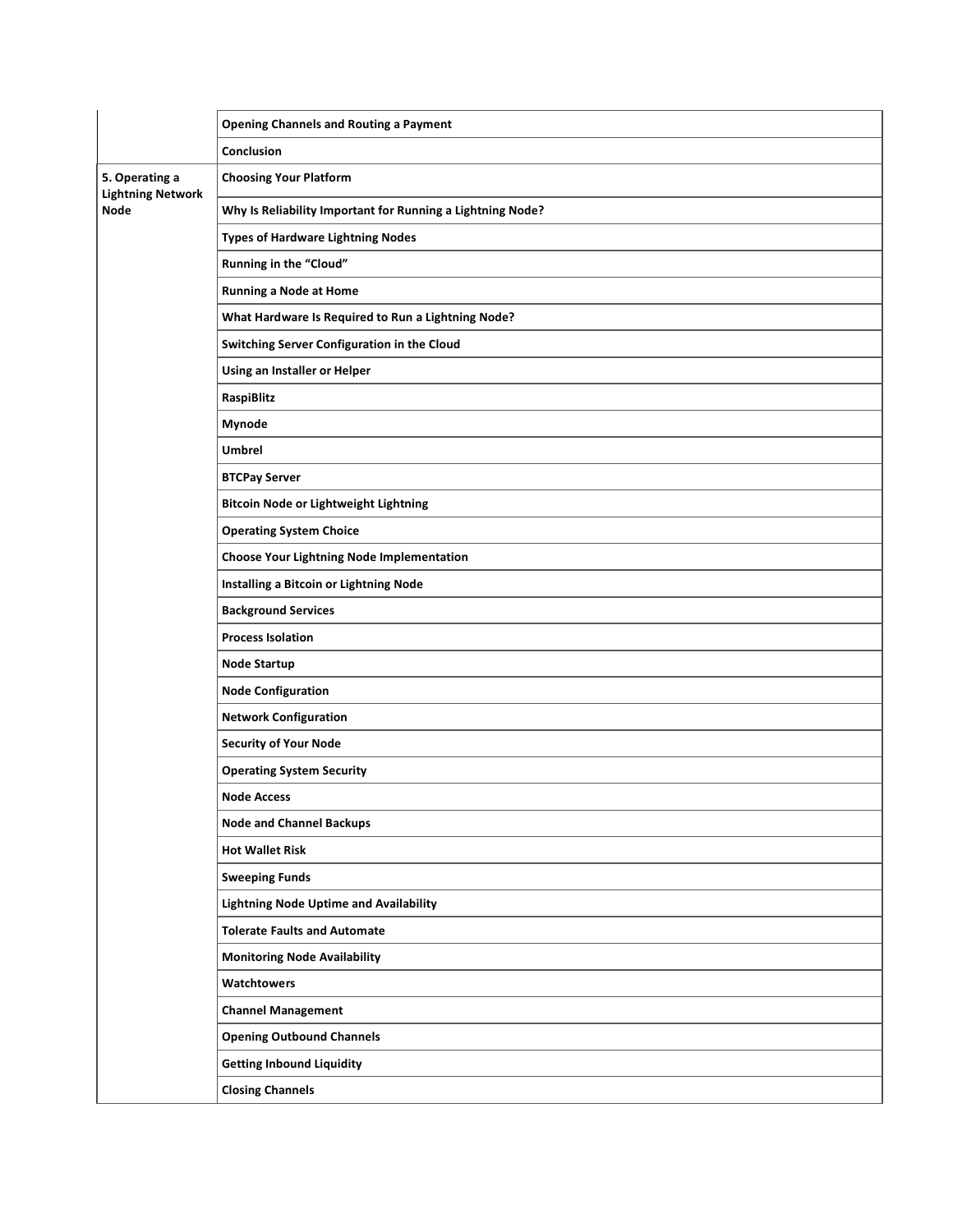|                                       | <b>Rebalancing Channels</b>                             |
|---------------------------------------|---------------------------------------------------------|
|                                       | <b>Routing Fees</b>                                     |
|                                       | <b>Node Management</b>                                  |
|                                       | <b>Ride The Lightning</b>                               |
|                                       | Indmon                                                  |
|                                       | <b>ThunderHub</b>                                       |
|                                       | Conclusion                                              |
| 6. Lightning                          | The Lightning Network Protocol Suite                    |
| <b>Network</b><br><b>Architecture</b> | <b>Lightning in Detail</b>                              |
| 7. Payment<br><b>Channels</b>         | A Different Way of Using the Bitcoin System             |
|                                       | <b>Bitcoin Ownership and Control</b>                    |
|                                       | Diversity of (Independent) Ownership and Multisig       |
|                                       | Joint Ownership Without Independent Control             |
|                                       | Preventing "Locked" and Un-Spendable Bitcoin            |
|                                       | <b>Constructing a Payment Channel</b>                   |
|                                       | <b>Node Private and Public Keys</b>                     |
|                                       | <b>Node Network Address</b>                             |
|                                       | <b>Node Identifiers</b>                                 |
|                                       | <b>Connecting Nodes as Direct Peers</b>                 |
|                                       | <b>Constructing the Channel</b>                         |
|                                       | Peer Protocol for Channel Management                    |
|                                       | <b>Channel Establishment Message Flow</b>               |
|                                       | <b>The Funding Transaction</b>                          |
|                                       | <b>Generating a Multisignature Address</b>              |
|                                       | <b>Constructing the Funding Transaction</b>             |
|                                       | <b>Holding Signed Transactions Without Broadcasting</b> |
|                                       | <b>Refund Before Funding</b>                            |
|                                       | <b>Constructing the Presigned Refund Transaction</b>    |
|                                       | <b>Chaining Transactions Without Broadcasting</b>       |
|                                       | <b>Solving Malleability (Segregated Witness)</b>        |
|                                       | <b>Broadcasting the Funding Transaction</b>             |
|                                       | <b>Sending Payments Across the Channel</b>              |
|                                       | <b>Splitting the Balance</b>                            |
|                                       | <b>Competing Commitments</b>                            |
|                                       | <b>Cheating with Old Commitment Transactions</b>        |
|                                       | <b>Revoking Old Commitment Transactions</b>             |
|                                       | <b>Asymmetric Commitment Transactions</b>               |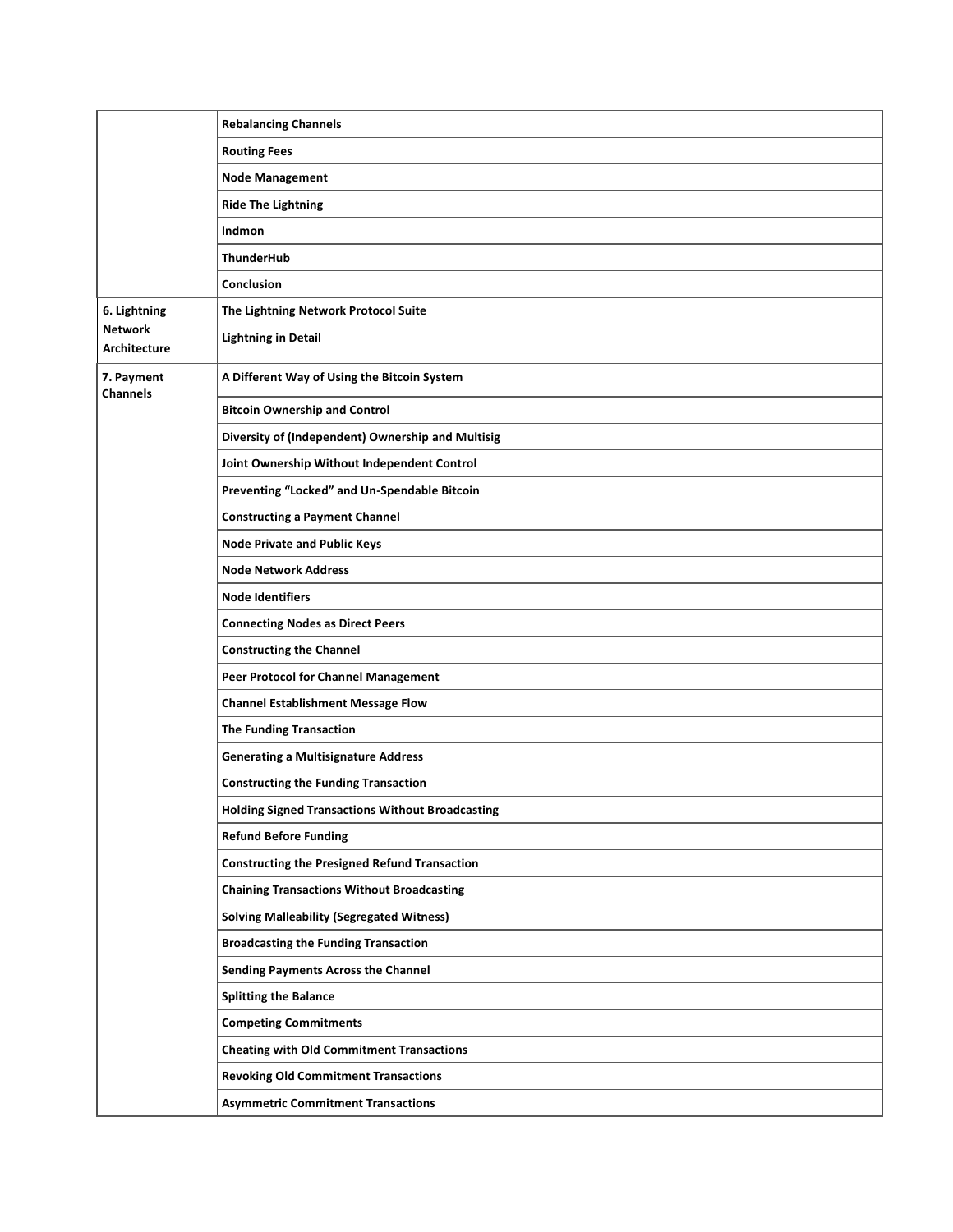|                                               | Delayed (Timelocked) Spending to_self                    |
|-----------------------------------------------|----------------------------------------------------------|
|                                               | <b>Revocation Keys</b>                                   |
|                                               | <b>The Commitment Transaction</b>                        |
|                                               | <b>Advancing the Channel State</b>                       |
|                                               | The commitment_signed Message                            |
|                                               | The revoke_and_ack Message                               |
|                                               | <b>Revoking and Recommitting</b>                         |
|                                               | <b>Cheating and Penalty in Practice</b>                  |
|                                               | The Channel Reserve: Ensuring Skin in the Game           |
|                                               | <b>Closing the Channel (Cooperative Close)</b>           |
|                                               | The Shutdown Message                                     |
|                                               | The closing_signed Message                               |
|                                               | The Cooperative Close Transaction                        |
|                                               | Conclusion                                               |
| 8. Routing on a<br>Network of                 | <b>Routing a Payment</b>                                 |
| <b>Payment Channels</b>                       | <b>Routing Versus Pathfinding</b>                        |
|                                               | <b>Creating a Network of Payment Channels</b>            |
|                                               | A Physical Example of "Routing"                          |
|                                               | <b>Fairness Protocol</b>                                 |
|                                               | <b>Implementing Atomic Trustless Multihop Payments</b>   |
|                                               | <b>Revisiting the Tipping Example</b>                    |
|                                               | On-Chain Versus Off-Chain Settlement of HTLCs            |
|                                               | <b>Hash Time-Locked Contracts</b>                        |
|                                               | <b>HTLCs in Bitcoin Script</b>                           |
|                                               | <b>Payment Preimage and Hash Verification</b>            |
|                                               | <b>Extending HTLCs from Alice to Dina</b>                |
|                                               | <b>Back-Propagating the Secret</b>                       |
|                                               | <b>Signature Binding: Preventing Theft of HTLCs</b>      |
|                                               | <b>Hash Optimization</b>                                 |
|                                               | <b>HTLC Cooperative and Timeout Failure</b>              |
|                                               | <b>Decrementing Timelocks</b>                            |
|                                               | Conclusion                                               |
| 9. Channel<br><b>Operation and</b><br>Payment | Local (Single Channel) Versus Routed (Multiple Channels) |
|                                               | Forwarding Payments and Updating Commitments with HTLCs  |
| Forwarding                                    | <b>HTLC and Commitment Message Flow</b>                  |
|                                               |                                                          |
|                                               | <b>Forwarding Payments with HTLCs</b>                    |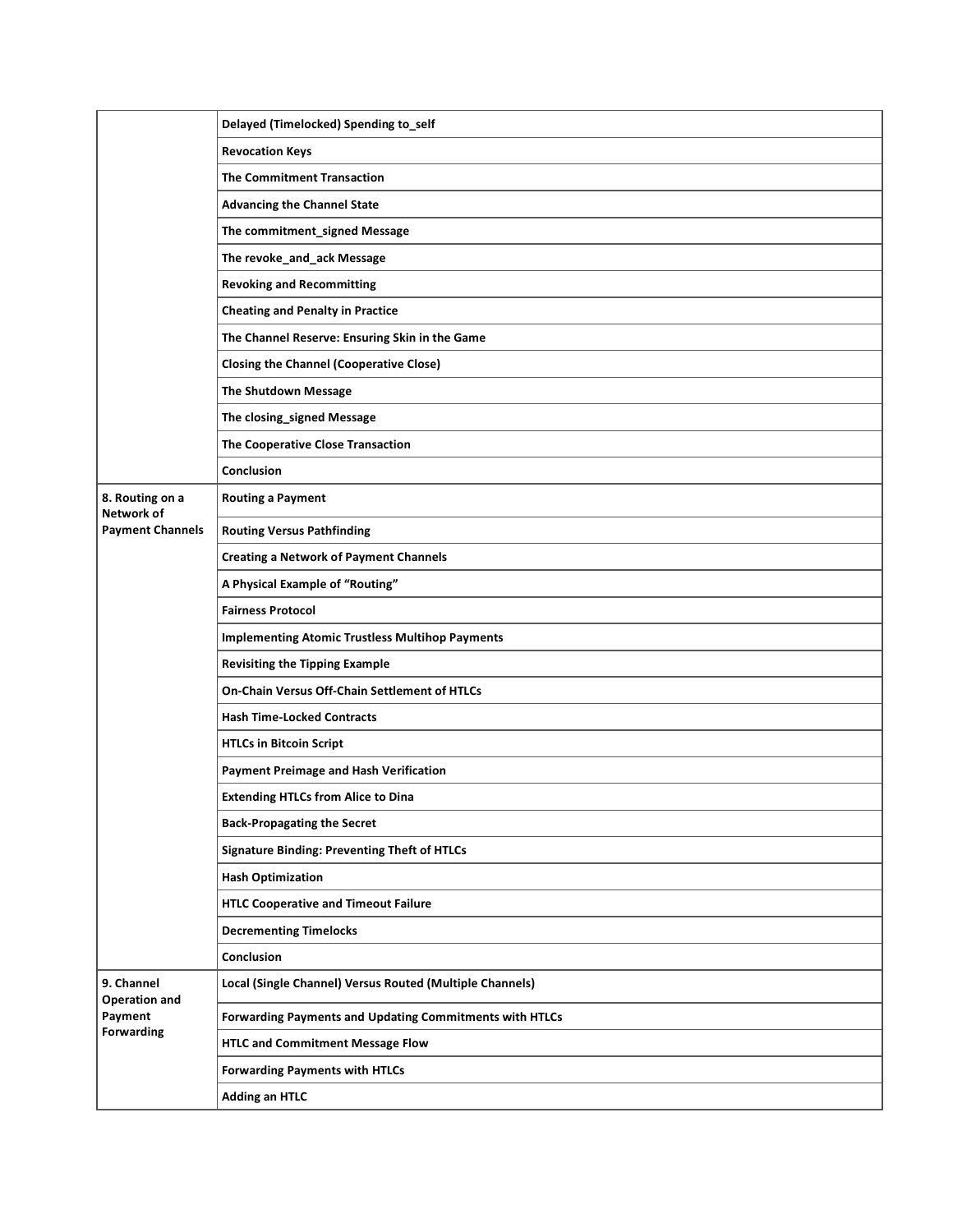|                   | The update_add_HTLC Message                         |
|-------------------|-----------------------------------------------------|
|                   | <b>HTLC in Commitment Transactions</b>              |
|                   | New Commitment with HTLC Output                     |
|                   | <b>Alice Commits</b>                                |
|                   | Bob Acknowledges New Commitment and Revokes Old One |
|                   | <b>Bob Commits</b>                                  |
|                   | <b>Multiple HTLCs</b>                               |
|                   | <b>HTLC Fulfillment</b>                             |
|                   | <b>HTLC Propagation</b>                             |
|                   | Dina Fulfills the HTLC with Chan                    |
|                   | <b>Bob Settles the HTLC with Alice</b>              |
|                   | Removing an HTLC Due to Error or Expiry             |
|                   | <b>Making a Local Payment</b>                       |
|                   | Conclusion                                          |
| 10. Onion Routing | A Physical Example Illustrating Onion Routing       |
|                   | <b>Selecting a Path</b>                             |
|                   | <b>Building the Layers</b>                          |
|                   | <b>Peeling the Layers</b>                           |
|                   | <b>Introduction to Onion Routing of HTLCs</b>       |
|                   | Alice Selects the Path                              |
|                   | <b>Alice Constructs the Payloads</b>                |
|                   | <b>Key Generation</b>                               |
|                   | <b>Wrapping the Onion Layers</b>                    |
|                   | <b>Fixed-Length Onions</b>                          |
|                   | <b>Wrapping the Onion (Outlined)</b>                |
|                   | <b>Wrapping Dina's Hop Payload</b>                  |
|                   | <b>Wrapping Chan's Hop Payload</b>                  |
|                   | <b>Wrapping Bob's Hop Payload</b>                   |
|                   | <b>The Final Onion Packet</b>                       |
|                   | <b>Sending the Onion</b>                            |
|                   | The update_add_htlc Message                         |
|                   | Alice Sends the Onion to Bob                        |
|                   | <b>Bob Checks the Onion</b>                         |
|                   | <b>Bob Generates Filler</b>                         |
|                   | <b>Bob De-Obfuscates His Hop Payload</b>            |
|                   | Bob Extracts the Outer HMAC for the Next Hop        |
|                   | Bob Removes His Payload and Left-Shifts the Onion   |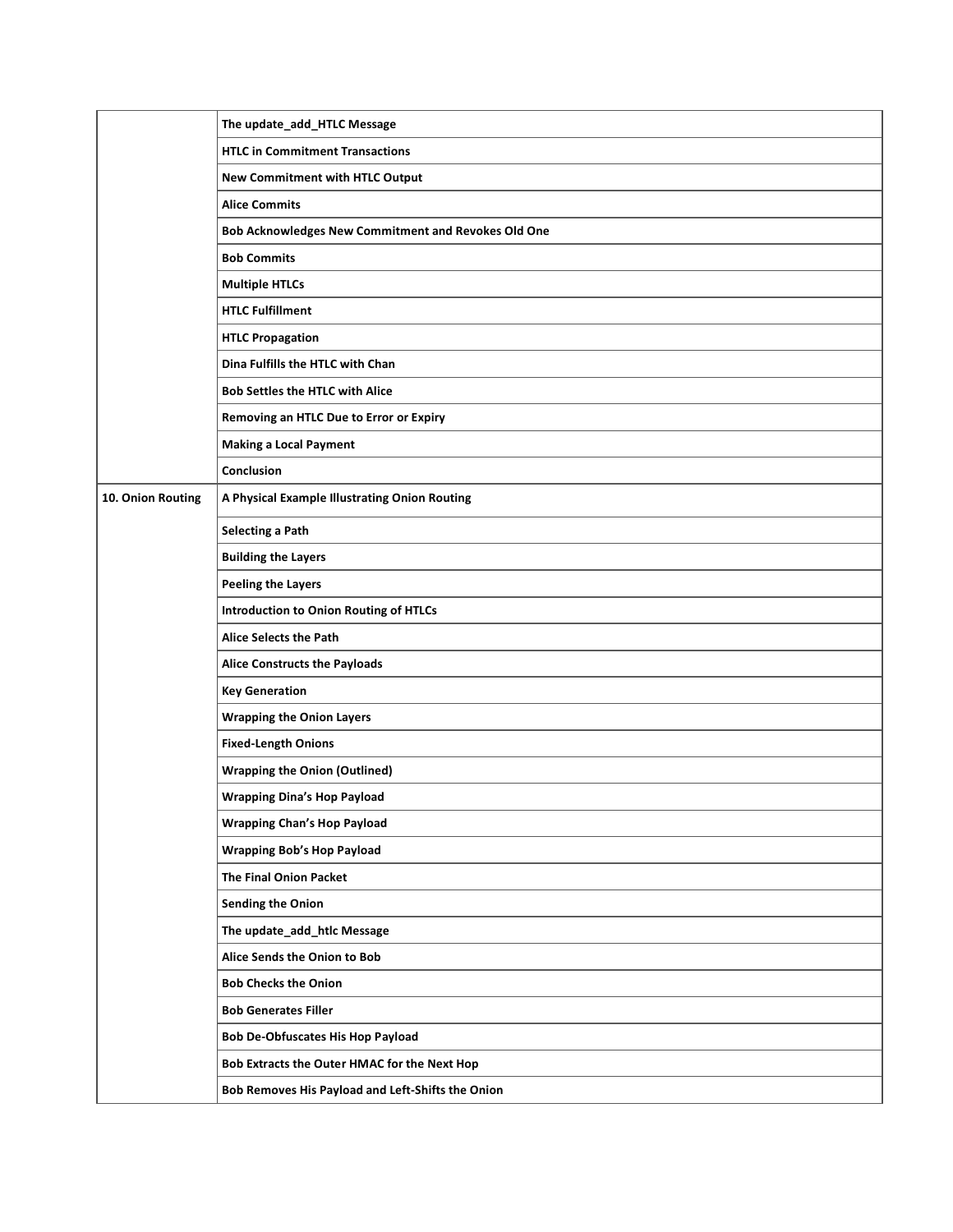|                                                | <b>Bob Constructs the New Onion Packet</b>           |
|------------------------------------------------|------------------------------------------------------|
|                                                | <b>Bob Verifies the HTLC Details</b>                 |
|                                                | Bob Sends the update_add_htlc to Chan                |
|                                                | <b>Chan Forwards the Onion</b>                       |
|                                                | Dina Receives the Final Payload                      |
|                                                | <b>Returning Errors</b>                              |
|                                                | <b>Failure Messages</b>                              |
|                                                | <b>Keysend Spontaneous Payments</b>                  |
|                                                | <b>Custom Onion TLV Records</b>                      |
|                                                | <b>Sending and Receiving Keysend Payments</b>        |
|                                                | Keysend and Custom Records in Lightning Applications |
|                                                | Conclusion                                           |
|                                                | <b>Peer Discovery</b>                                |
|                                                | <b>P2P Bootstrapping</b>                             |
|                                                | <b>DNS Bootstrapping</b>                             |
|                                                | <b>SRV Query Options</b>                             |
|                                                | <b>The Channel Graph</b>                             |
| 11. Gossip and the                             | <b>A Directed Graph</b>                              |
| <b>Channel zGraph</b>                          | <b>Gossip Protocol Messages</b>                      |
|                                                | The node_announcement Message                        |
|                                                | The channel_announcement Message                     |
|                                                | The channel_update Message                           |
|                                                | <b>Ongoing Channel Graph Maintenance</b>             |
|                                                | Conclusion                                           |
| 12. Pathfinding and<br><b>Payment Delivery</b> | Pathfinding in the Lightning Protocol Suite          |
|                                                | Where Is the BOLT?                                   |
|                                                | Pathfinding: What Problem Are We Solving?            |
|                                                | <b>Selecting the Best Path</b>                       |
|                                                | <b>Pathfinding in Math and Computer Science</b>      |
|                                                | Capacity, Balance, Liquidity                         |
|                                                | <b>Uncertainty of Balances</b>                       |
|                                                | <b>Pathfinding Complexity</b>                        |
|                                                | <b>Keeping It Simple</b>                             |
|                                                | <b>Pathfinding and Payment Delivery Process</b>      |
|                                                | <b>Channel Graph Construction</b>                    |
|                                                | <b>Liquidity Uncertainty and Probability</b>         |
|                                                | <b>Fees and Other Channel Metrics</b>                |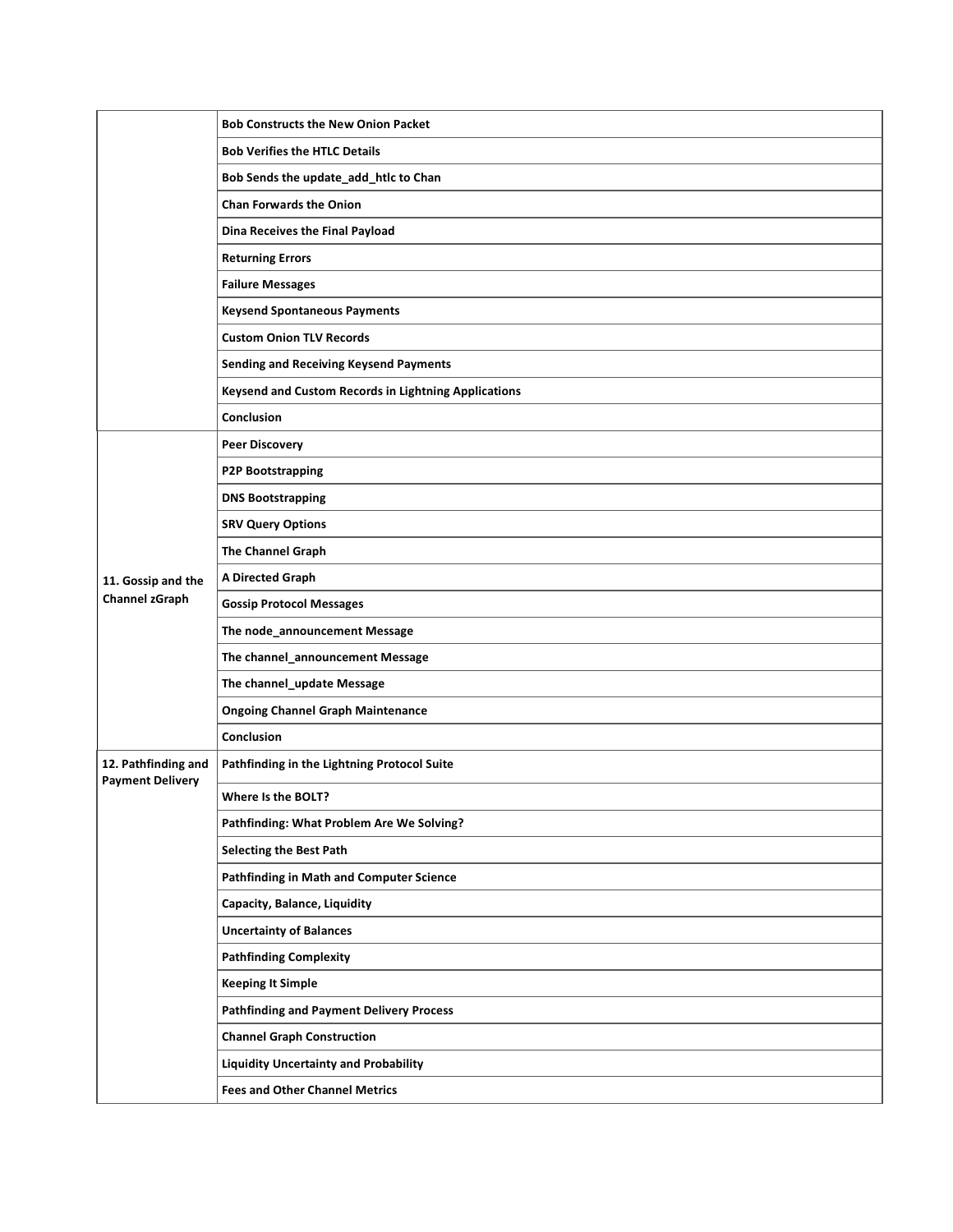|                                              | <b>Finding Candidate Paths</b>                               |
|----------------------------------------------|--------------------------------------------------------------|
|                                              | <b>Payment Delivery (Trial-and-Error Loop)</b>               |
|                                              | First Attempt (Path #1)                                      |
|                                              | Second Attempt (Path #4)                                     |
|                                              | <b>Multipart Payments</b>                                    |
|                                              | <b>Using MPP</b>                                             |
|                                              | Trial and Error over Multiple "Rounds"                       |
|                                              | Conclusion                                                   |
| 13. Wire Protocol:<br><b>Framing and</b>     | Messaging Layer in the Lightning Protocol Suite              |
| <b>Extensibility</b>                         | <b>Wire Framing</b>                                          |
|                                              | <b>High-Level Wire Framing</b>                               |
|                                              | <b>Type Encoding</b>                                         |
|                                              | <b>Type-Length-Value Message Extensions</b>                  |
|                                              | The Protocol Buffers Message Format                          |
|                                              | <b>Forward and Backward Compatibility</b>                    |
|                                              | <b>Type-Length-Value Format</b>                              |
|                                              | <b>BigSize Integer Encoding</b>                              |
|                                              | <b>TLV Encoding Constraints</b>                              |
|                                              | <b>TLV Canonical Encoding</b>                                |
|                                              | <b>Feature Bits and Protocol Extensibility</b>               |
|                                              | Feature Bits as an Upgrade Discoverability Mechanism         |
|                                              | TLV for Forward and Backward Compatibility                   |
|                                              | A Taxonomy of Upgrade Mechanisms                             |
|                                              | <b>Channel Construction-Level Updates</b>                    |
|                                              | Conclusion                                                   |
|                                              | <b>Encrypted Transport in the Lightning Protocol Suite</b>   |
|                                              | Introduction                                                 |
|                                              | The Channel Graph as Decentralized Public Key Infrastructure |
|                                              | <b>Why Not TLS?</b>                                          |
| 14. Lightning's                              | The Noise Protocol Framework                                 |
| <b>Encrypted Message</b><br><b>Transport</b> | <b>Lightning Encrypted Transport in Detail</b>               |
|                                              | Noise_XK: Lightning Network's Noise Handshake                |
|                                              | Handshake Notation and Protocol Flow                         |
|                                              | <b>High-Level Overview</b>                                   |
|                                              | <b>Handshake in Three Acts</b>                               |
|                                              | Conclusion                                                   |
|                                              | Invoices in the Lightning Protocol Suite                     |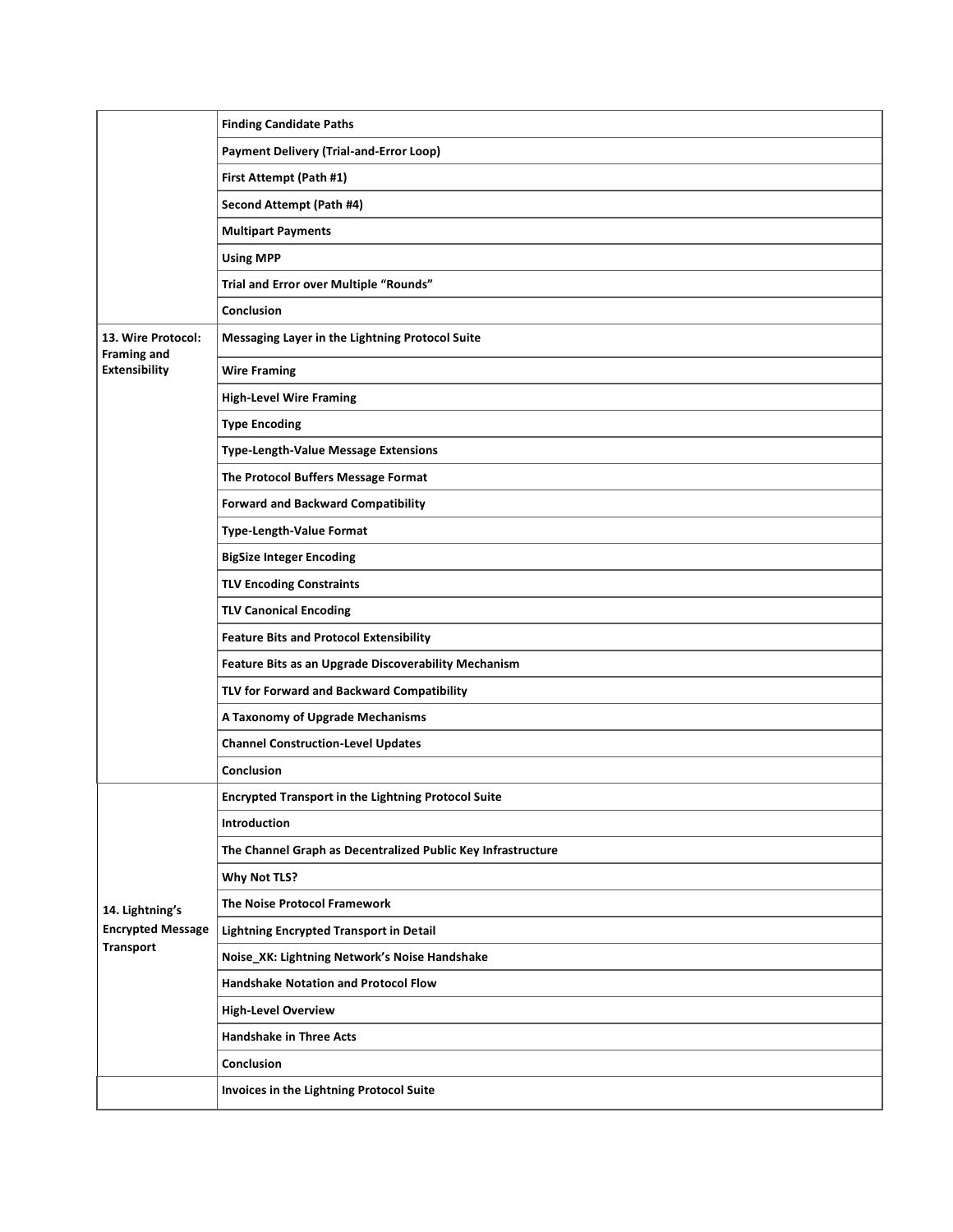| 15. Lightning<br><b>Payment Requests</b> | Introduction                                                              |
|------------------------------------------|---------------------------------------------------------------------------|
|                                          | <b>Lightning Payment Requests Versus Bitcoin Addresses</b>                |
|                                          | BOLT #11: Lightning Payment Request Serialization and Interpretation      |
|                                          | <b>Payment Request Encoding in Practice</b>                               |
|                                          | The Human-Readable Prefix                                                 |
|                                          | bech32 and the Data Segment                                               |
|                                          | Conclusion                                                                |
| 16. Security and<br>Privacy of the       | <b>Why Is Privacy Important?</b>                                          |
| <b>Lightning Network</b>                 | <b>Definitions of Privacy</b>                                             |
|                                          | <b>Process to Evaluate Privacy</b>                                        |
|                                          | <b>Anonymity Set</b>                                                      |
|                                          | Differences Between the Lightning Network and Bitcoin in Terms of Privacy |
|                                          | <b>Attacks on Lightning</b>                                               |
|                                          | <b>Observing Payment Amounts</b>                                          |
|                                          | <b>Linking Senders and Receivers</b>                                      |
|                                          | <b>Revealing Channel Balances (Probing)</b>                               |
|                                          | <b>Denial of Service</b>                                                  |
|                                          | <b>Commitment Jamming</b>                                                 |
|                                          | <b>Channel Liquidity Lockup</b>                                           |
|                                          | <b>Cross-Layer De-Anonymization</b>                                       |
|                                          | <b>On-Chain Bitcoin Entity Clustering</b>                                 |
|                                          | <b>Off-Chain Lightning Node Clustering</b>                                |
|                                          | <b>Cross-Layer Linking: Lightning Nodes and Bitcoin Entities</b>          |
|                                          | <b>Lightning Graph</b>                                                    |
|                                          | How Does the Lightning Graph Look in Reality?                             |
|                                          | <b>Centralization in the Lightning Network</b>                            |
|                                          | <b>Economic Incentives and Graph Structure</b>                            |
|                                          | <b>Practical Advice for Users to Protect Their Privacy</b>                |
|                                          | <b>Unannounced Channels</b>                                               |
|                                          | <b>Routing Considerations</b>                                             |
|                                          | <b>Accepting Channels</b>                                                 |
|                                          | Conclusión                                                                |
|                                          | <b>References and Further Reading</b>                                     |
| 17. Conclusión                           | <b>Decentralized and Asynchronous Innovation</b>                          |
|                                          | <b>Bitcoin Protocol and Bitcoin Script Innovation</b>                     |
|                                          | <b>Lightning Protocol Innovation</b>                                      |
|                                          | <b>TLV Extensibility</b>                                                  |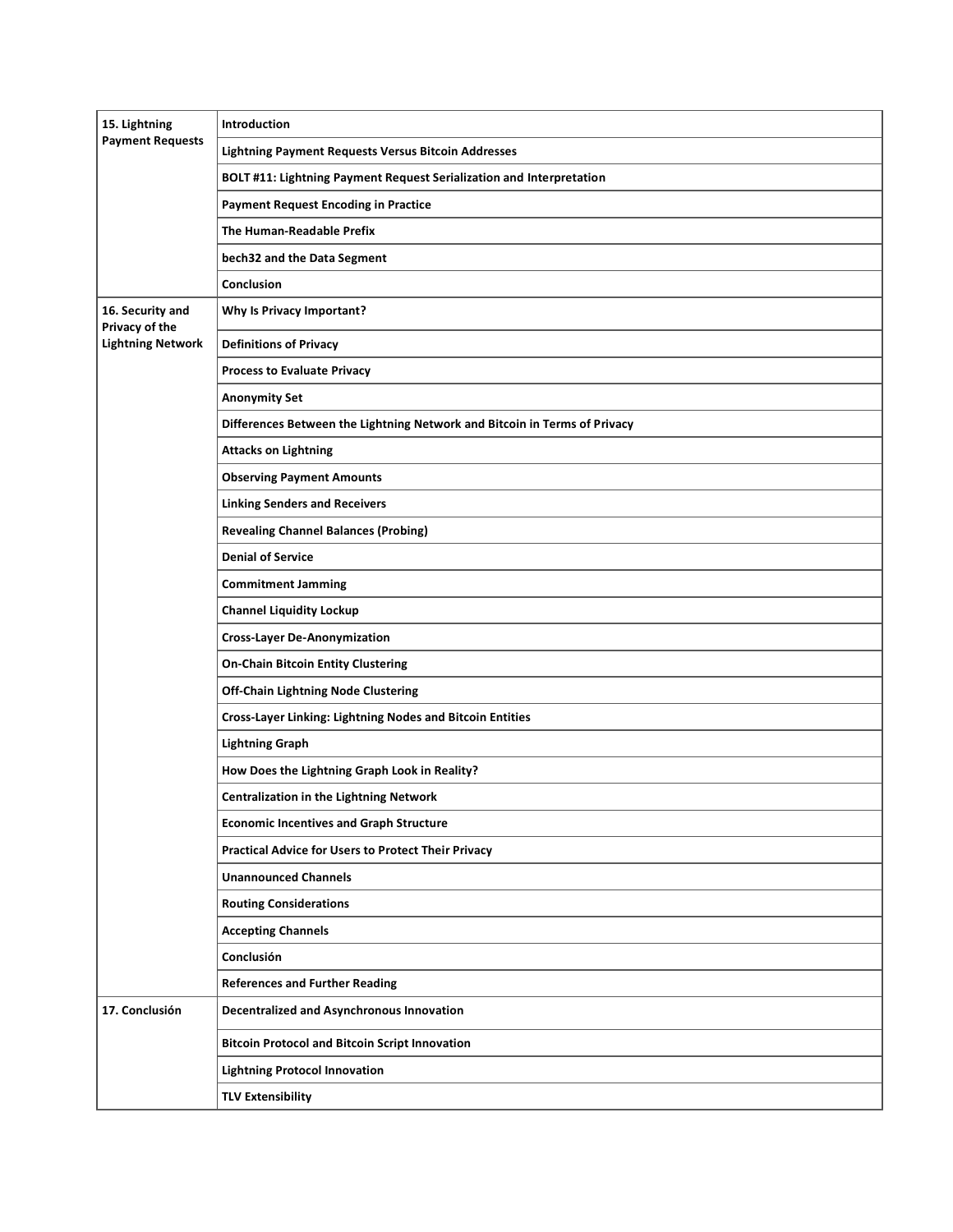| <b>Payment Channel Construction</b>         |
|---------------------------------------------|
| <b>Opt-In End-to-End Features</b>           |
| <b>Lightning Applications (LApps)</b>       |
| Ready, Set, Go!                             |
| A. Bitcoin Fundamentals Review              |
| <b>Keys and Digital Signatures</b>          |
| <b>Private and Public Keys</b>              |
| Hashes                                      |
| <b>Digital Signatures</b>                   |
| <b>Signature Types</b>                      |
| <b>Bitcoin Transactions</b>                 |
| <b>Inputs and Outputs</b>                   |
| <b>Transaction Chains</b>                   |
| <b>TxID: Transaction Identifiers</b>        |
| <b>Outpoints: Output Identifiers</b>        |
| <b>Bitcoin Script</b>                       |
| <b>Running Bitcoin Script</b>               |
| <b>Locking and Unlocking Scripts</b>        |
| Locking to a Public Key (Signature)         |
| Locking to a Hash (Secret)                  |
| <b>Multisignature Scripts</b>               |
| <b>Timelock Scripts</b>                     |
| <b>Scripts with Multiple Conditions</b>     |
| <b>Using Flow Control in Scripts</b>        |
| <b>B. Docker Basic Installation and Use</b> |
| <b>Installing Docker</b>                    |
| <b>Basic Docker Commands</b>                |
| <b>Building a Container</b>                 |
| <b>Running a Container</b>                  |
| <b>Executing a Command in a Container</b>   |
| <b>Stopping and Starting a Container</b>    |
| <b>Deleting a Container by Name</b>         |
| <b>Listing Running Containers</b>           |
| <b>Listing Docker Images</b>                |
| Conclusion                                  |
| <b>C. Wire Protocol Messages</b>            |
| <b>Message Types</b>                        |
|                                             |